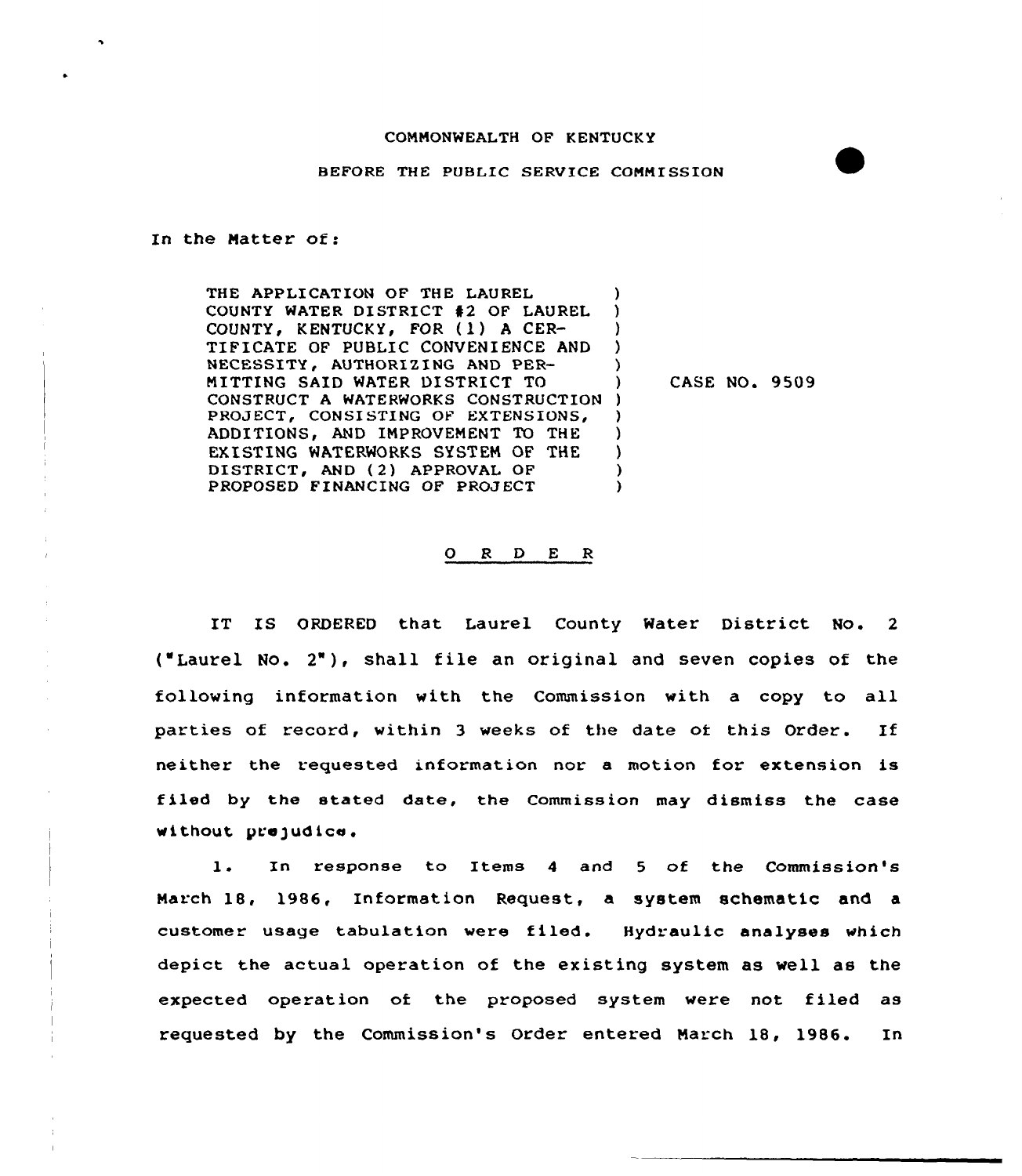order for the Commission to adequately review this case a complete hydraulic analysis for both the existing and proposed systems must be provided. Laurel No. <sup>2</sup> is requested to provide hydraulic analyses, prepared and certified by a professional engineer registered in Kentucky by the Board of Registration For Professional Engineers And Land Surveyors, supported by computations and actual field measurements, of the typical operational sequences of the existing water distribution system. These hydraulic analyses should demonstrate the operation of all pump stations and the "empty-fill" cycles of all water storage tanks. Computations are to be documented by a schematic map of the system that shows pipeline sizes, lengths, connections, pumps, water storage tanks, wells, and sea level elevations of key points, as well as allocations of actual customer demands. Flows used in the analyses shall be identified as to whether they are based on average instantaneous flows, peak instantaneous flows, or any combination or variation thereof. The flows used in the analysis shall be documented by actual field measurements and customer use records. Justify fully any assumptions used in the analyses. In addition, provide hydraulic analyses, supported by computations and field measurements, demonstrating the appropriateness of the engineering design nf the proposed construction of additions and extensions. Justify fully any assumptions used in the analyses.

 $-2-$